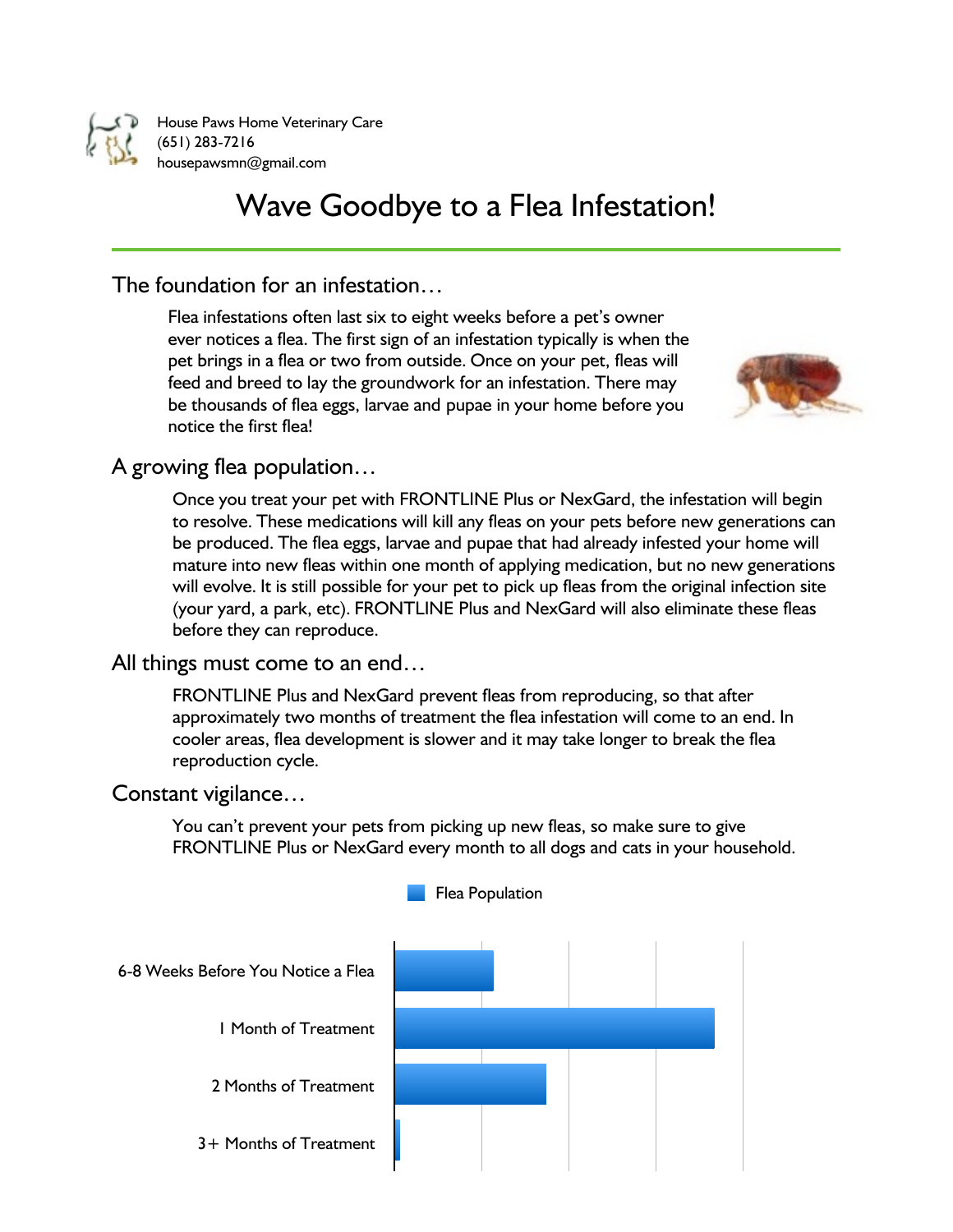# FAQs About Treating with Flea & Tick Medications

## Should I give FRONTLINE Plus or NexGard to all of the dogs and cats in my home?

Yes! If you don't treat every dog and cat, all untreated pets will continue the flea infestation by harboring mature fleas. NexGard may only be given to dogs, so use FRONTLINE if you have cats.

### How often should I use FRONTLINE Plus or NexGard?

To continue to protect your pets and prevent future infestations, give the medication on a monthly basis, as recommended by your veterinarian.

### Why are there still fleas on my pet, even though I already gave the medication?

If pets come in contact with new fleas, they will continue to be infested. FRONTLINE Plus and NexGard also make fleas become more hyperactive before they die, which may make them more noticeable to you.

#### Where do new fleas come from?

Flea eggs fall off animals and develop into larvae and pupae both indoors and outdoors. They will manifest in carpeting, cracks in flooring, upholstery and bedding. When outside, your pet will usually pick them up in shady areas like under decks, in crawl spaces and under shrubs. Any immature fleas that are in your home or yard when you first give FRONTLINE Plus or NexGard to your pet will continue to develop into full-grown fleas, even after the mature fleas on your pet are killed. Immature fleas may take several weeks to develop and create an exposure risk for your pet. As soon as those fleas jump on an animal treated with FRONTLINE Plus or NexGard, they will die.

### How long does it take for an infestation to be completely cleared?

Infestations may last for two to three months, or longer in cooler areas. FRONTLINE Plus and NexGard will break the flea infestation cycle by killing adult fleas and preventing the maturation of flea eggs on your pet. Our satisfaction guarantee is only valid if each pet is treated with three doses of FRONTLINE Plus or NexGard that are spread one month apart and the medication is purchased from a veterinarian.

#### What else can I do to reduce flea populations in my home?

Floors and furniture should be vacuumed regularly, and pet bedding should be washed in hot water.

#### Do I need to treat my indoor cat with FRONTLINE Plus?

Yes! Even if your cat never goes outdoors, any interaction with other pets or people may cause it to carry fleas.

Consistency is key!